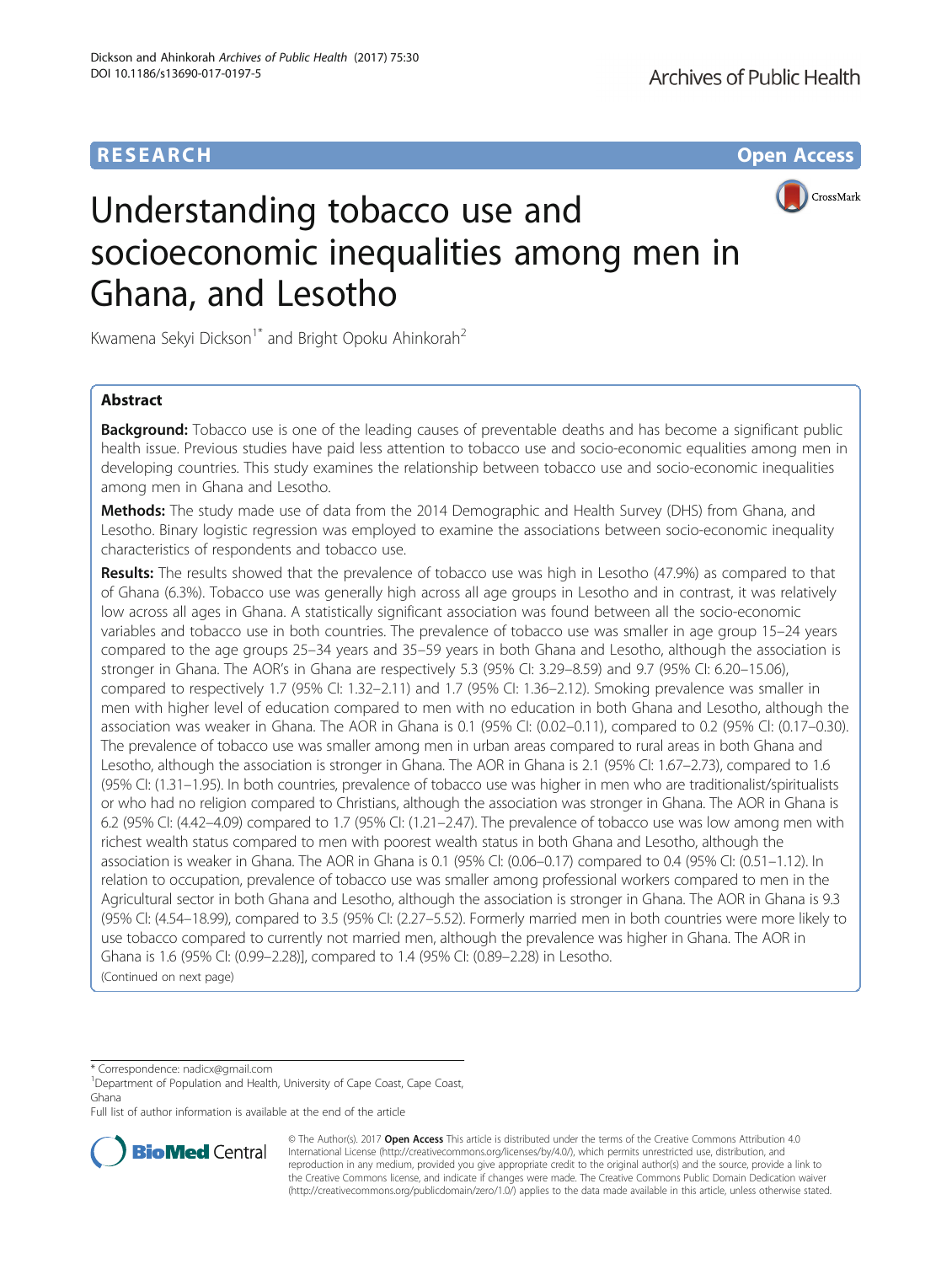## (Continued from previous page)

Conclusion: Although similar socio-economic inequality factors provided an understanding of tobacco use among men in Ghana and Lesotho, there were variations in relation to how each factor influences tobacco use.

Keywords: Tobacco use, Socio – economic, Inequalities, Ghana, Lesotho

## Background

Tobacco consumption has been identified as a global public health issue and a major cause of premature mortality and morbidity [\[1](#page-6-0)]. It has been seen as a cause of suffering and socio-economic problems in humans [\[2](#page-6-0)]. Globally, tobacco use is one of the leading causes of preventable deaths and has become a significant public health concern [[3](#page-6-0)–[5](#page-6-0)]. Direct tobacco use is estimated to cause five million deaths a year globally, while indirect exposure leads to an additional 600, 000 deaths [\[6](#page-6-0)]. With the implementation of smoke-free policies in most developed countries, the general prevalence of smoking has declined, but rates remain particularly high among lower socioeconomic groups, including those with lower education levels, incomes, and employment status [\[7](#page-6-0)–[9](#page-6-0)]. Among men, the relatively high prevalence of tobacco use in the lowest socioeconomic groups can in part explain the socioeconomic inequalities in health in most developed countries where socioeconomic inequalities in tobacco use contribute to socioeconomic inequalities in mortality [[10, 11\]](#page-6-0).

Health behaviours, and the inequitable distribution of such determinants of population health, influence the future incidence of certain common chronic diseases and thus have a considerable impact on health status and utilization of health care services and costs. Estimates from World Health Organization (WHO) indicate that 37% of the burden of disease in Western Europe is attributable to tobacco smoking, alcohol consumption, diet and high cholesterol, physical inactivity and overweight [\[12](#page-6-0)]. Particularly tobacco smoking contributes to a large amount of the burden of disease in high income countries. Since this factor in most cases is distributed in a socioeconomically inequitable manner, it also contributes significantly to health inequalities in the mentioned part of the world [[13\]](#page-6-0). Tobacco use is the leading preventable cause of death and disability worldwide [\[14](#page-7-0)]. Smoking and tobacco use cause 5.4 million deaths annually [[15\]](#page-7-0) and have been associated with numerous cancers including lung cancer, pancreatic cancer, cancer of the larynx, and cervical cancer [[16\]](#page-7-0). Smoking and tobacco use are also associated with chronic diseases and other adverse health outcomes, including stroke, coronary heart disease, chronic obstructive pulmonary disease (COPD), periodontitis, hip fractures, pneumonia, and reduced fertility among women [[16\]](#page-7-0).

The prevalence of tobacco use varies substantially across regions and across countries. Some of the highest prevalence of cigarette smoking among men is found in East Asia, Southeast Asia, Eastern Europe, and Central Asia [[17](#page-7-0)]. According to data published in the WHO Global Status Report on Non communicable Diseases [\[14](#page-7-0)], countries with more than a 50% prevalence of tobacco smoking among men include Armenia, Belarus, the Democratic People's Republic of Korea, Greece, Indonesia, Kiribati, Papua New Guinea, the Republic of Korea, the Russian Federation, Samoa, Tunisia, and Ukraine. As a result of the stronger tobacco control environments and falling tobacco use in most high-income countries and the increased globalization that has increasingly opened markets in low-and middle-income countries, multinational tobacco companies have significantly expanded their presence in developing countries, which are still in the early stages of the tobacco epidemic [\[18](#page-7-0), [19\]](#page-7-0). With the majority of new tobacco users coming from low- and middle-income countries, and tobacco use growing faster in those countries compared to high-income countries, the burden of death and disease caused by tobacco use is shifting to the developing world [[20\]](#page-7-0). Using a population-based data from 16 Demographic Health Surveys (DHS) of men aged 15–54 years and women aged 15–49 years in 14 nations in Africa, Pampel [[21\]](#page-7-0) found that the ranking of the nations on the use of pipes and other forms of smoking tobacco differs across countries. Zambia (10.4%), Namibia (10.6%), Mozambique (11.9%), Madagascar (17.7%), and Lesotho (25.1%) have the highest usage, while Ghana, Nigeria, Ethiopia, Kenya, Zimbabwe, and Tanzania have usage under 2%.

The negative health effects of smoking are not limited to smokers [[22\]](#page-7-0). Globally, it has been estimated that exposure to secondhand smoke is responsible for more than 600,000 deaths per year, including 166,000 deaths among children [\[23](#page-7-0)]. Oberg, Jaakkola et al. [\[23](#page-7-0)] also state that most deaths from secondhand smoke in adults are caused by ischemic heart disease, asthma, and lung cancer and in children most of these deaths are caused by lower respiratory infections. Secondhand smoke is also associated with sudden infant death syndrome [[24](#page-7-0)] and lower birthweight [\[25\]](#page-7-0). Most research examining the adverse health effects of tobacco use has focused on manufactured cigarettes given their higher prevalence than other forms of tobacco. However, studies have also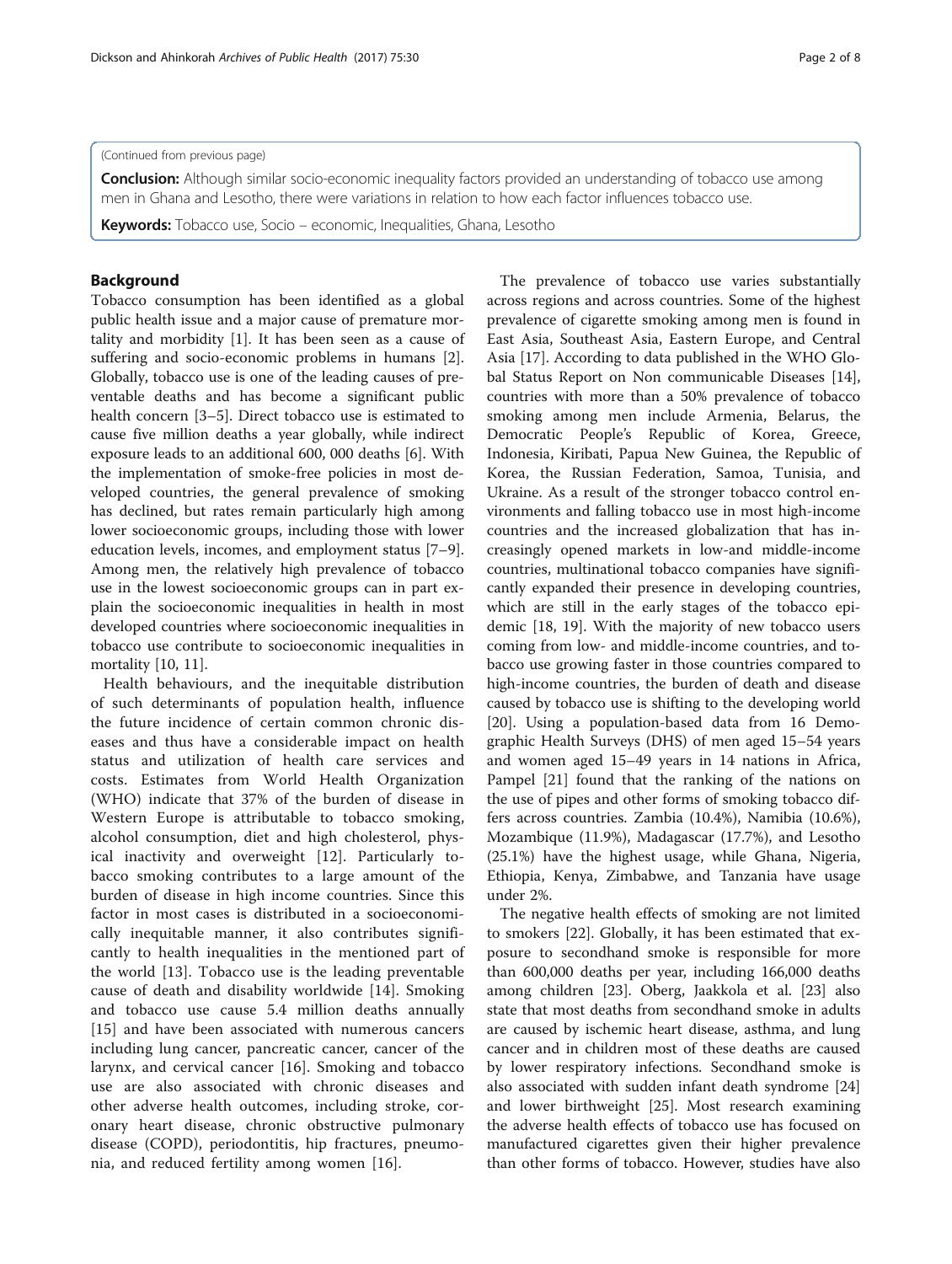documented serious health consequences associated with the use of other types of smoked tobacco [[26](#page-7-0)–[29](#page-7-0)]. Moreover, there are few studies that have examined tobacco use and socio-economic inequalities among men. One study that specifically looked at tobacco use and socio-economic inequalities was conducted by Lakew and Haile [[30\]](#page-7-0). Findings from the study showed that administrative region, wealth index, age, occupation, child death experience, religion, sex and marital status were significantly associated with tobacco use.

In most African countries, compared to other countries, much attention has not been paid to tobacco use and socio-economic equalities among men. Even though Doku, Darteh and Kumi-kyereme [[31\]](#page-7-0) conducted a study using the 2003 and 2008 Ghana Demographic and health survey report on socio-economic inequalities and cigarette smoking among men, the authors focused mainly on cigarette smoking, neglecting other forms of tobacco use. Again, it appears little has been done on the relationship between tobacco use and socioeconomic inequalities among men across different countries in Africa. Therefore, this study is intended to examine the relationship between tobacco use and socio-economic inequalities among men in Ghana and Lesotho.

# Methods

## Data sources

Data from the 2014 Demographic and Health Survey (DHS) from Ghana and Lesotho were used for this paper. Demographic and Health Survey is a nationwide survey, which is designed and conducted every five years. The DHS focuses on child and maternal health and is designed to provide adequate data to monitor the population and health situation. DHS gathers information on maternal health, fertility, non-communicable disease and other health issues such as alcohol consumption, physical activity, health insurance coverage and the use of tobacco and much more. The Demographic and Health Surveys were carried out by the Ghana Statistical Service (GSS), in Ghana and the Ministry of Health (MOH) in Lesotho with technical support from ICF Macro through MEASURE DHS. In the 2014 version, 4388 men between the ages 15 and 59 from 12, 831 households covering 427 clusters were interviewed throughout Ghana and 2028 men aged 15–59 from 9402 households coving 400 clusters were interviewed in Lesotho. The response rate was 95.2% for Ghana, and 93.6% for Lesotho [[32](#page-7-0), [33](#page-7-0)]. For the purpose of this study, the sample used was 4372 for Ghana and 1836 for Lesotho. Permission to use the data set was given us by the MEASURE DHS following the assessment of a concept note. The dataset is available to the public ([www.measuredhs.com\)](http://www.measuredhs.com/).

## Study variables

The outcome variable employed for this study was tobacco use. The outcome variable was derived from the questions "do you currently smoke cigarette?" and "what (other) type of tobacco do you currently smoke or use?". Five types of tobacco use were identified: chewing tobacco (yes, no), uses snuff (yes, no) smoke pipe (yes, no), smoke other (yes, no), smoke cigarette (yes, no). The 'Yes' responses were coded '1' and the 'No' responses were coded '0'. An index was created with all the yes and no answers with scores ranging from 0 to 5. The score 0 was labelled as "non-users" and 1 to 5 was labelled as "users". A dummy variable was generated with '0' score being males who had not used any type of tobacco and '1' if the males had used at least one type of tobacco.

Seven explanatory variables were used in the study – age, wealth status, education, residence, religion, occupation, and marital status. Age was recoded as 15–24, 25–34 and 35–59. Wealth status was categorized in poorest, poorer, middle, richer and richest. Education was classified into four categories: no education, primary education, secondary education and higher education. Religion was captured ad Christian, Muslim, traditional/spiritual/no religion and other. Occupation was captured as not working, professional, clerical, agriculture, services, skilled and unskilled. Marital status was recoded as currently not married (never married, and not living together, separated), married and formerly married (widowed, divorced). Type of residence was coded as urban or rural.

## Data analysis

Data analysis was carried out using STATA version 13. Since the outcome variable was a dichotomous variable, a discrete choice model was employed to show how the explanatory variables correlated with the outcome variable. Specifically, the binary logistic regression was employed given that this technique is more appropriate for dichotomous variables. A key assumption underlying the binary logistic regression model is that the dependent variable should be dichotomous in nature and the data should not have any outlier. The complex design used to collect the data were also built into the analysis to account for the two-stage design. A bivariate analysis was conducted for the outcome variable and explanatory variables and controlling for age. Next, a multivariable analysis was also conducted. Both the bivariate and multivariate analysis were conducted for the individual countries. Finally, both countries were appended together and an interaction between the two countries were looked at. These interactions were presented to show chi square, degree of freedom and  $p$  value.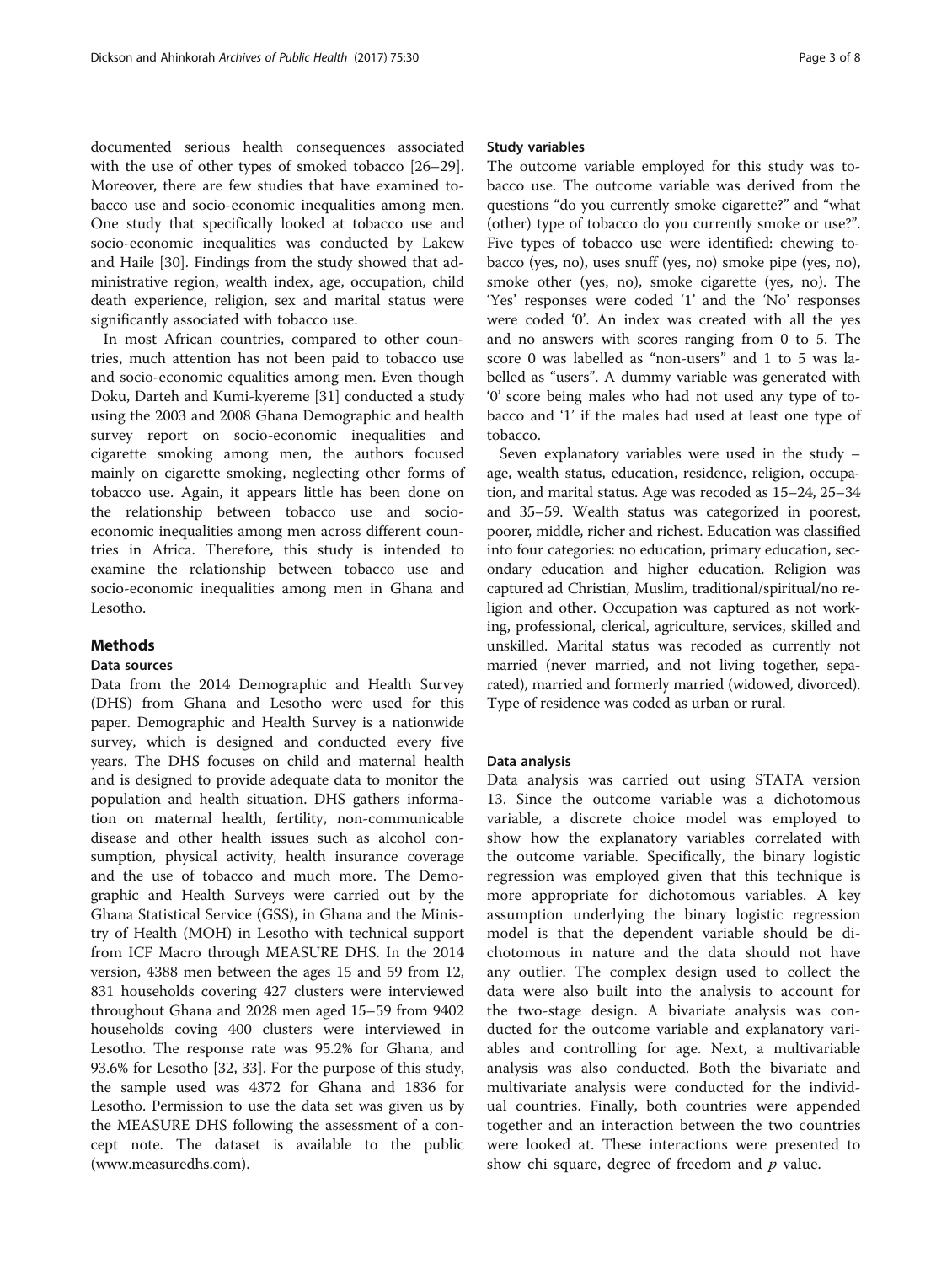## Results

The survey included weighted total male population of 4372, and 1836 in the age range 15–59 from Ghana and Lesotho respectively. The results showed that the prevalence of tobacco use was high in Lesotho (47.9%) as compared to that of Ghana (6.3%). Tobacco use was generally high across all age groups in Lesotho and in contrast, it was relatively low across age groups in Ghana. For instance, 1.6% of men in Ghana compared to 40.9% of men in Lesotho (see Table 1).

The results revealed that 10.2% of men aged 35–59, 21.7% of those with no education, 6.3% of men in rural areas and 27.8% of men who belong to the traditional/ spiritual religious groups or who had no religion had used at least one type of tobacco in Ghana. By wealth status, occupation and marital status, 14% of respondents with poorest wealth status, 12.2% of agriculturalists and 19.8% of formerly married men had used at least one type of tobacco in Ghana. From Lesotho, 50.8% of men aged 35–39 had used at least one type of tobacco, 65.3% of those with no education, 51.3% of those in rural areas and 58.9% of those who belong to the traditional/spiritual religious groups or who had no religion had used at least one type of tobacco. Further results also showed that 55.8% of middle income men, 56.4% of unskilled men and 64.3% formerly married had used at least one type of tobacco in Lesotho (Table 1).

The prevalence of tobacco use was smaller in age group 15–24 years compared to the age groups 25–34 years and 35–59 years in both Ghana and Lesotho, although the association is stronger in Ghana. The AOR's in Ghana are respectively 5.3 (95% CI: 3.29–8.59) and 9.7 (95% CI: 6.20–15.06), compared to respectively 1.7 (95% CI: 1.32–2.11) and 1.7 (95% CI: 1.36–2.12). The interaction between age and tobacco use in both countries showed a statistically significant relationship  $(X^2 =$ 1443.34 (5);  $p < 0.000$ ). Smoking prevalence was smaller in men with higher level of education compared to men with no education in both Ghana and Lesotho, although the association was weaker in Ghana. The AOR in Ghana is 0.1 (95% CI: (0.02–0.11), compared to 0.2 (95% Cl: (0.17–0.30). The interaction between level of education and tobacco use in both countries indicated a statistically significant relationship  $(X^2 = 1595.04$  (7);  $p <$ 0.000) (Table [2](#page-4-0) and Additional file [1](#page-6-0)).

With place of residence, the prevalence of tobacco use was smaller among men in urban areas compared to rural areas in both Ghana and Lesotho, although the association is stronger in Ghana. The AOR in Ghana is 2.1 (95% CI: 1.67–2.73), compared to 1.6 (95% CI: (1.31– 1.95). The interaction between place of residence and tobacco use in both countries showed a statistically significant relationship ( $X^2 = 1299.57$  (3);  $p < 0.000$ ). In both countries, prevalence of tobacco use was higher in men

| <b>Table 1</b> Background characteristics and the prevalence of tobacco            |                         |                          |  |  |
|------------------------------------------------------------------------------------|-------------------------|--------------------------|--|--|
| use among males 15 years and older in Ghana (GDHS 2014) and<br>Lesotho (LDHS 2014) |                         |                          |  |  |
| Variables                                                                          | Ghana<br>$N = 4372(96)$ | Lesotho<br>$N = 1836(%)$ |  |  |

|                                   | $N = 4372(%)$ | $N = 1836$ (%) |
|-----------------------------------|---------------|----------------|
| Tobacco use                       |               |                |
| No                                | 4096 (93.7)   | 956 (52.1)     |
| Yes                               | 276 (6.3)     | 880 (47.9)     |
| Age                               |               |                |
| $15 - 24$                         | 23(1.6)       | 252 (40.9)     |
| $25 - 34$                         | 70 (6.2)      | 292 (52.2)     |
| $35 - 59$                         | 183 (10.2)    | 336 (50.8)     |
| Level of education                |               |                |
| No education                      | 103(21.7)     | 115 (65.3)     |
| Primary                           | 59 (9.9)      | 469 (54.7)     |
| Secondary                         | 106(3.8)      | 257 (39.8)     |
| Higher                            | 8(1.7)        | 39 (24.5)      |
| Residence                         |               |                |
| Urban                             | 95 (4.2)      | 298 (42.4)     |
| Rural                             | 181 (6.3)     | 582 (51.3)     |
| Religion                          |               |                |
| Christian                         | 112(3.5)      | 792 (47.1)     |
| Muslim                            | 74 (9.6)      | 3(35.2)        |
| Traditional/spiritual/no religion | 45 (27.8)     | 72 (58.9)      |
| Other                             | 45 (16.6)     | 13 (54.3)      |
| Wealth status                     |               |                |
| Poorest                           | 105 (14.0)    | 119 (55.2)     |
| Poorer                            | 67(8.7)       | 171 (54.3)     |
| Middle                            | 55 (6.6)      | 202 (55.8)     |
| Richer                            | 28 (2.9)      | 217 (48.4)     |
| Richest                           | 21(1.9)       | 171 (34.5)     |
| Occupation                        |               |                |
| Not working                       | 12(1.9)       |                |
| Professional                      | 10(1.9)       | 35 (33.6)      |
| Clerical                          | 0(0.0)        | 14 (27.0)      |
| Sales                             | 16(4.0)       | 52 (34.2)      |
| Agriculture                       | 169 (12.2)    | 343 (51.6)     |
| Services                          | 5(5.0)        | 93 (40.3)      |
| Skilled                           | 36 (4.9)      | 214 (52.8)     |
| Unskilled                         | 28(5.1)       | 129 (56.4)     |
| Marital status                    |               |                |
| Currently not married             | 104(4.4)      | 420 (46.0)     |
| Currently married                 | 144(7.7)      | 398 (48.2)     |
| Formerly married                  | 28 (19.8)     | 62 (64.3)      |

Computed from 2014 GDHS and 2014 LDHS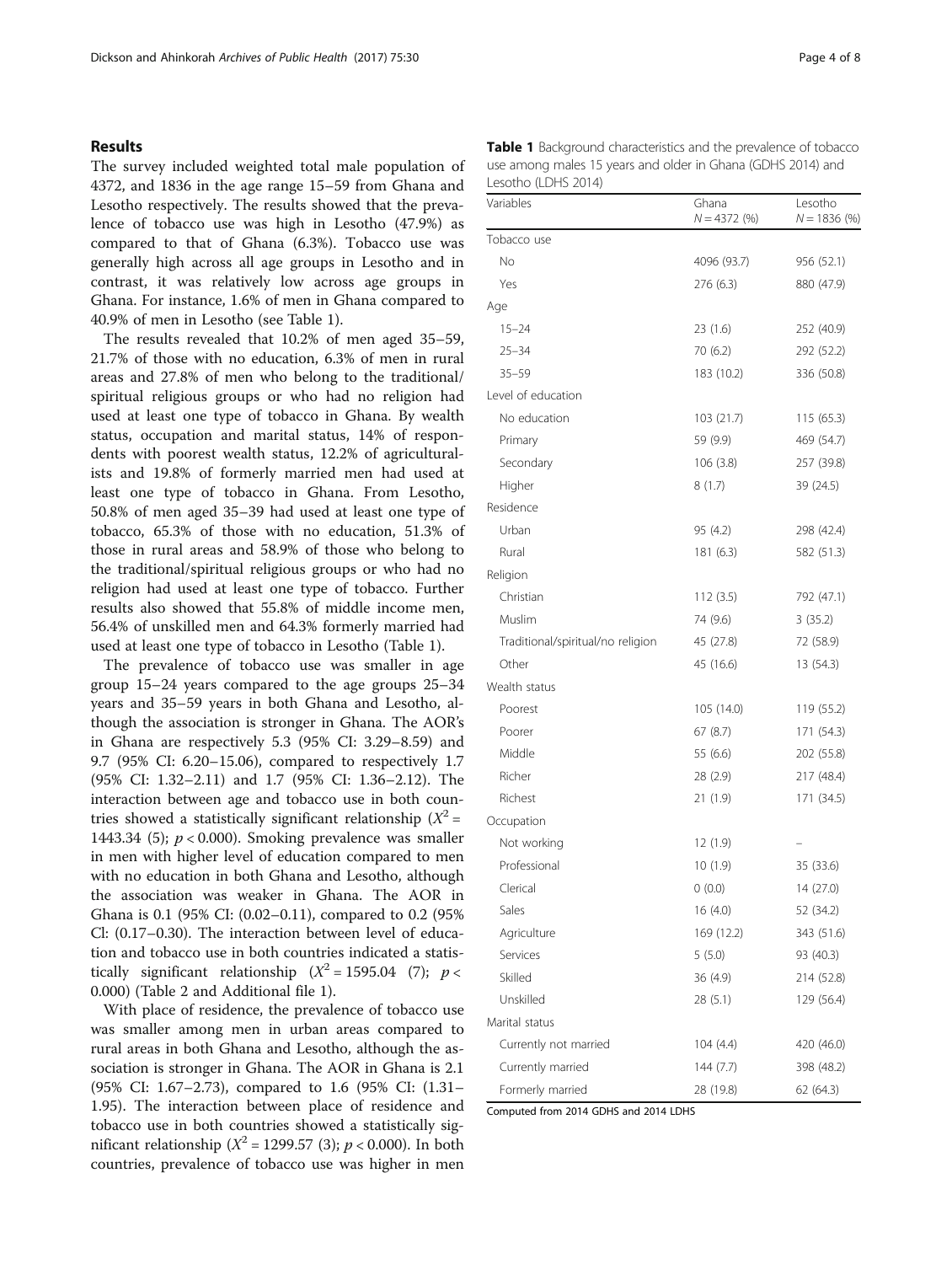| Variables                         | Ghana<br>AOR (CI)    | Lesotho<br>AOR (CI)    | $X^2$ , (df) P value              |
|-----------------------------------|----------------------|------------------------|-----------------------------------|
| Age                               |                      |                        | $X^2 = 1443.34$ (5); $p < 0.000$  |
| $15 - 24$                         | $\mathbf{1}$         | $\mathbf{1}$           |                                   |
| $25 - 34$                         | 5.31(3.29-8.59)      | $1.67(1.32 - 2.11)$    |                                   |
| $35 - 59$                         | $9.67(6.20 - 15.06)$ | $1.70(1.36 - 2.12)$    |                                   |
| Level of education                |                      |                        | $X^2 = 1595.04$ (7); $p < 0.000$  |
| No education                      | $\mathbf{1}$         | $\mathbf{1}$           |                                   |
| Primary                           | $0.49(0.35 - 0.67)$  | $0.69$ $(0.50 - 0.96)$ |                                   |
| Secondary                         | $0.19(0.14 - 0.25)$  | $0.41(0.29 - 0.58)$    |                                   |
| Higher                            | $0.05(0.02 - 0.11)$  | $0.19(0.17 - 0.30)$    |                                   |
| Residence                         |                      |                        | $X^2$ = 1299.57 (3); $p < 0.000$  |
| Urban                             | $\mathbf{1}$         | $\mathbf{1}$           |                                   |
| Rural                             | $2.13(1.67 - 2.73)$  | $1.60(1.31-1.95)$      |                                   |
| Religion                          |                      |                        | $X^2$ = 1418.60 (7); $p < 0.000$  |
| Christian                         | $\mathbf{1}$         | $\mathbf{1}$           |                                   |
| Muslim                            | $2.72(2.04 - 3.61)$  | $1.05(0.21 - 5.28)$    |                                   |
| Traditional/spiritual/no religion | $6.23(4.42 - 4.09)$  | $1.73(1.21 - 2.47)$    |                                   |
| Other                             | 4.34(2.96-6.36)      | 1.07 (0.44-2.59)       |                                   |
| Wealth status                     |                      |                        | $X^2 = 1424.01$ (9); $p < 0.000$  |
| Poorest                           | $\mathbf{1}$         | $\mathbf{1}$           |                                   |
| Poorer                            | $0.50(0.37 - 0.68)$  | $0.88$ $(0.64 - 1.22)$ |                                   |
| Middle                            | $0.39(0.28 - 0.55)$  | $0.86(0.62 - 1.17)$    |                                   |
| Richer                            | $0.19(0.13 - 0.29)$  | $0.70(0.51 - 0.95)$    |                                   |
| Richest                           | $0.10(0.06 - 0.17)$  | $0.39(0.51 - 1.12)$    |                                   |
| Occupation                        |                      |                        | $X^2$ = 1422.30 (13); $p < 0.000$ |
| Not working                       | 3.93 (1.47-10.51)    |                        |                                   |
| Professional                      | $\mathbf{1}$         | $\mathbf{1}$           |                                   |
| Clerical                          |                      | 1.90 (0.90-3.61)       |                                   |
| Sales                             | $2.68(1.08 - 6.53)$  | 1.79 (1.05-3.07)       |                                   |
| Agriculture                       | 9.28(4.54-18.99)     | $3.5(2.27 - 5.52)$     |                                   |
| Services                          | 5.21(1.89-14.34)     | $1.93(1.18 - 3.17)$    |                                   |
| Skilled                           | $3.45(1.58 - 7.54)$  | $3.20(2.03 - 5.04)$    |                                   |
| Unskilled                         | 4.48(2.03-9.88)      | 3.89(2.36-6.39)        |                                   |
| Marital status                    |                      |                        | $X^2 = 1328.04$ (5); $p < 0.000$  |
| Currently not married             | $\mathbf{1}$         | $\mathbf{1}$           |                                   |
| Currently married                 | $0.77(0.57 - 1.04)$  | $0.82(0.65 - 1.03)$    |                                   |
| Formerly married                  | 1.62 (0.99-2.28)     | 1.42 (0.89-2.28)       |                                   |

<span id="page-4-0"></span>Table 2 Factors associated with tobacco use among males 15 years and older in Ghana (GDHS 2014) and Lesotho (LDHS 2014)

Computed from 2014 GDHS and 2014 LDHS

AOR Adjusted Odds Ratio, CI Confidence Interval Reference category = 1, df degree of freedom

who are traditionalist/spiritualists or who had no religion compared to Christians, although the association was stronger in Ghana. In both countries, the interaction between religion and tobacco use showed a statistically significant relationship ( $X^2 = 1418.60$  (7);  $p < 0.000$ ). The AOR in Ghana is 6.2 (95% CI: (4.42–4.09) compared to

1.7 (95% CI: (1.21–2.47) in Lesotho. The prevalence of tobacco use was low among men with richest wealth status compared to men with poorest wealth status in both Ghana and Lesotho, although the association is weaker in Ghana. The AOR in Ghana is 0.1 (95% Cl: (0.06–0.17) compared to  $0.4$  (95% CI:  $(0.51-1.12)$ . The interaction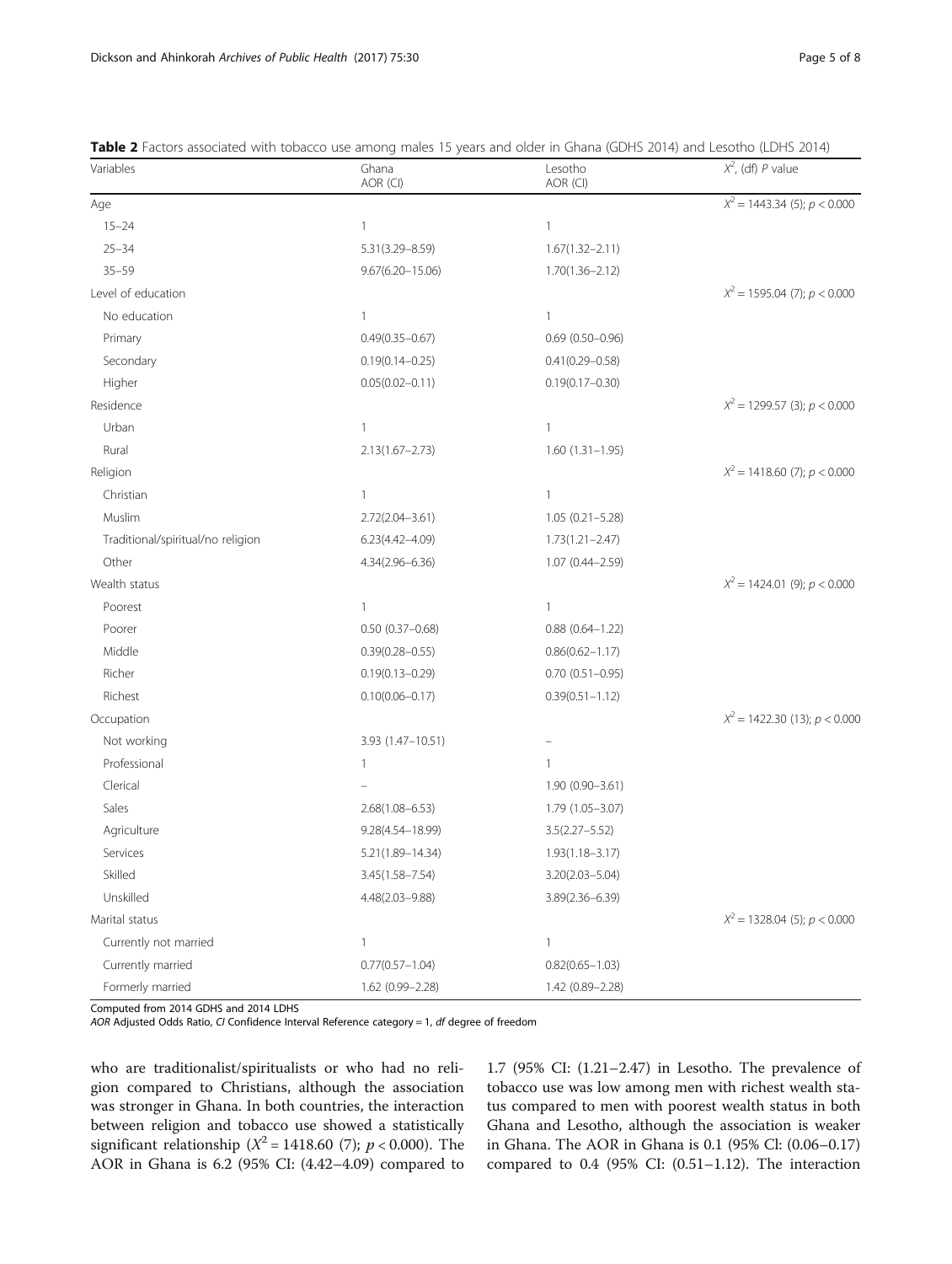between wealth status and tobacco use in both countries indicated a statistically significant relationship  $(X^2 =$ 1424.01 (9);  $p < 0.000$ ).

In relation to occupation, prevalence of tobacco use was smaller among professional workers compared to men in the Agricultural sector in both Ghana and Lesotho, although the association is stronger in Ghana. The AOR in Ghana is 9.3 (95% Cl: (4.54–18.99), compared to 3.5 (95% CI: (2.27–5.52). In both countries, the interaction between occupation and tobacco use showed a statistically significant relationship  $(X^2 = 1422.30 \text{ (13)});$  $p < 0.000$ ). Formerly married men in both countries were more likely to use tobacco compared to currently not married men, although the prevalence was higher in Ghana. The AOR in Ghana is 1.6 (95% CI: (0.99–2.28)], compared to 1.4 (95% CI: (0.89–2.28) in Lesotho. The interaction between marital status and tobacco use in both countries indicated a statistically significant relationship ( $X^2 = 1328.04$  (5);  $p < 0.000$ ) (Table [2\)](#page-4-0).

## **Discussion**

The study identified that there was a significant relationship between age and tobacco use in both countries. The odds of tobacco use was found to increase among the older age groups. Specifically, individuals who were in the older age group were more likely to use tobacco products as compared to those in the younger age group (15–24 years). This is consistent with a study from Nepal [\[34](#page-7-0)], Ghana [[31\]](#page-7-0), Brasil [\[35](#page-7-0)] and Madagascar [[36\]](#page-7-0). This may be explained by the fact that older individuals have had a longer time to experience tobacco use and develop habits towards its use [[37](#page-7-0)]. People who initiated smoking early in life have also been found to be less likely to quit smoking later in life [\[38](#page-7-0)]. Another possible explanation could be due to a lack of appropriate interventions for adults, which recalls the need for public health interventions that target this segment of population [[30\]](#page-7-0).

Our study also found that there was a significant relationship between level of education and tobacco use in both countries and the odds of tobacco use was found to decrease with level of education. Specifically, men with primary, secondary and higher level education were less likely to use tobacco compared to those with no education. This relationship between education and tobacco use is also consistent with previous studies in both developed and developing countries [[21\]](#page-7-0). The explanation for this relationship is that the mechanisms through which education affect health behaviours is obvious. Education equips the individual with knowledge and skills to make informed and better health behaviour choices which positively affect the person's health in the long run [[31](#page-7-0)]. Therefore, men with higher level of education are more likely to make positive decision with

regards to tobacco use. Place of residence also showed a significant relationship with tobacco use in both countries. Place of residence has also been found to predict tobacco use [[21, 39](#page-7-0), [40\]](#page-7-0), although some of the studies have not found consistency in this prediction [\[41](#page-7-0)]. The findings that those in rural areas were less likely to use tobacco compared to urban dwellers except in Lesotho, shows the relationship between place of residence, education and occupation [\[31\]](#page-7-0). In addition, disparities in access to health information could account for the differences in tobacco use by place of residence [\[31](#page-7-0)].

There was a statistically significant difference in tobacco use across different religious groups in both countries. A number of studies have found differences in tobacco use by religious affiliations [[30](#page-7-0), [41](#page-7-0)]. Religious affiliation constitutes social network where not only social support exists but also behaviour is shared. Consequently, belonging to a religious sect that promotes health enhancing behaviours such as no smoking and non-excessive alcohol use motivates pursuing such lifestyles [[31](#page-7-0)]. Men who were Muslims were more likely to use tobacco than Christians. This finding mirrors a number of studies conducted in Ethiopia [\[42\]](#page-7-0) and in other countries [[31](#page-7-0), [34](#page-7-0), [41\]](#page-7-0). Wealth status also showed a statistically significant relationship with smoking prevalence in both countries. Wealth, a measure of affluence in the study population, also showed the most outstanding gradient in tobacco use. The richer a man was, the less likely the tobacco use. The debate on why people with low income status are more likely to use tobacco has been resolved in several studies. One school of thought is that tobacco use is adopted by those in the lower socioeconomic groups as a way of coping with the stress, shame and humiliation that come with such status [[43\]](#page-7-0). The above assertion could be explained in part why in poor countries like Ghana the poor are more likely to spend their income on tobacco compared to the rich [[31\]](#page-7-0).

Our study also found that there was significant relationship between occupation and tobacco use in both countries.. In both countries men in other occupational categories were more likely to use tobacco compared to professional workers. The possible justification could be the ethics associated with professional work that might prevent professional workers from tobacco use. Schools and some offices may have internal law which ban tobacco use [[30\]](#page-7-0). A study in Nepal found that adults in manual occupations were more likely to use tobacco as compared to professional/clerical service jobs [[34](#page-7-0)]. Type of occupation was also significantly associated with tobacco use in Madagascar [\[36\]](#page-7-0).

This study also found that there was a significant relationship between marital status and tobacco use in both countries. Specifically, currently married men were less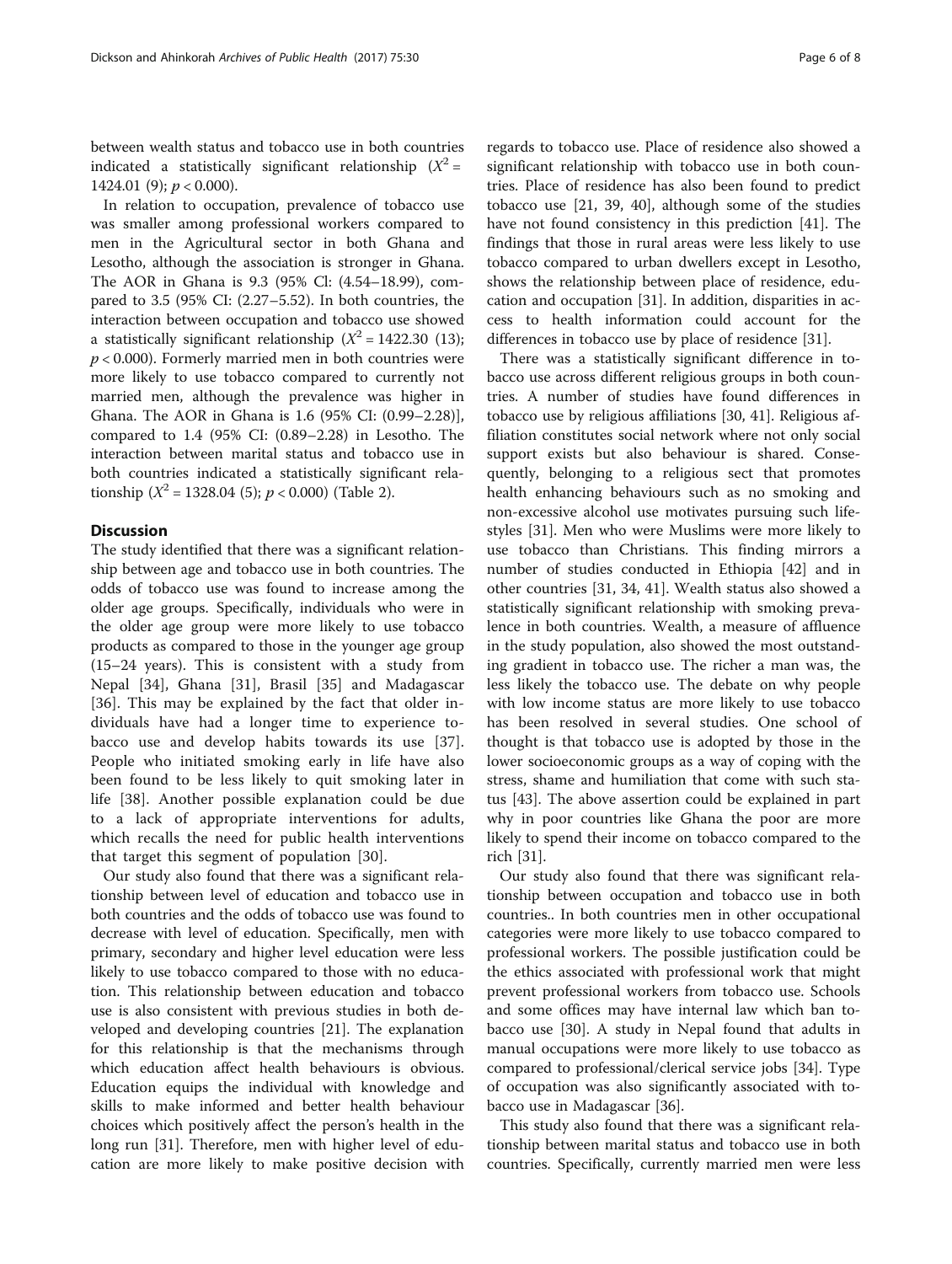<span id="page-6-0"></span>likely to use tobacco compared to currently not married men. This could be explained by the fact marriage takes away some of the stressful situations that may lead to tobacco use. Again, marriage is seen as a means through which partners regulate the health behaviours of each other. Obviously, it is expected that men who are currently married will be less likely to use tobacco However, formerly married men were more likely to use tobacco compared to currently not married men. This finding could be attributed to the relationship between divorce and health behaviour. It is expected that formerly married men in their bid to overcome the consequences of divorce or death of a partner would resort to tobacco use.

## Conclusion

Although similar socio-economic inequality factors provided an understanding of tobacco use among men in Ghana, and Lesotho, there were variations in relation to how each socio-economic inequality variable influences tobacco use. However, in both countries, there was a significant relationship between all the socio-economic variables and tobacco use. The odds of tobacco use were high among men in the older age groups, low educational level and Muslims and traditionalists. There was also high prevalence of tobacco use among men whose occupation were clerical sales, agriculture, services, skilled and unskilled as well as formerly married men. Therefore, these factors need to be considered for specific public health interventions to reduce tobacco use in Ghana, and Lesotho. However, tobacco use was low in rural areas and decreased among those with higher wealth status, those with no occupation and currently married men.

# Additional file

[Additional file 1: Table S1.](dx.doi.org/10.1186/s13690-017-0197-5) Multivariate analysis of the factors associated with tobacco use among males 15 years and older in Ghana (GDHS 2014) and Lesotho (LDHS 2014). (DOCX 13 kb)

#### Acknowledgements

We acknowledge Measure DHS for providing us with the data upon which the findings of this study were based.

### Funding

The design of questionnaires and data collection was funded by measure DHS and the government of Ghana and the government of Lesotho through the ministry of health. This research, the analysis, and interpretation of data and in writing the manuscript received no specific grant from any funding agency in the public, commercial or non – for – profit sectors.

#### Availability of data and materials

The dataset is available to the public freely at [www.measuredhs.com](http://www.measuredhs.com/). Questionnaires used for the survey are attached to the final report published, which can be found at: [http://dhsprogram.com/publications/publication-](http://dhsprogram.com/publications/publication-FR307-DHS-Final-Reports.cfm)[FR307-DHS-Final-Reports.cfm](http://dhsprogram.com/publications/publication-FR307-DHS-Final-Reports.cfm)

<http://dhsprogram.com/publications/publication-FR309-DHS-Final-Reports.cfm>.

## Authors' contributions

KSD conceived the study, designed and performed the analysis and the write up on methods. BOA designed first draft of the manuscript. KSD and BOA revised the manuscript for intellectual content and gave consent for the version to be published. Both authors have read and approved final manuscript.

### Competing interests

The authors declare that they have no competing interests.

#### Consent for publication

Not applicable.

#### Ethics approval and consent to participate

All procedures performed in studies involving human participants were in accordance with the ethical standards of the institutional and/or national research committee and with the 1964 Helsinki declaration and its later amendments or comparable ethical standards.

Consent to participate is not applicable to our study since it utilised DHS data.

#### Publisher's Note

Springer Nature remains neutral with regard to jurisdictional claims in published maps and institutional affiliations.

#### Author details

<sup>1</sup>Department of Population and Health, University of Cape Coast, Cape Coast, Ghana. <sup>2</sup> Department of Health, Physical Education and Recreation, University of Cape Coast, Cape Coast, Ghana.

## Received: 2 January 2017 Accepted: 25 April 2017 Published online: 03 July 2017

#### References

- 1. Ezzat M, Lopez AD. Estimates of global mortality attributable to smoking in 2000. Lancet. 2003;362(9387):847–52.
- 2. Odejide AO. Status of drug use/abuse in Africa: a review. Int J Ment Heal Addict. 2006;4(2):87–102.
- 3. Tonstad S, Johnston JA. Cardiovascular risks associated with smoking: a review for clinicians. Eur J Cardiovasc Prev Rehabil. 2006;13(4):507–14.
- 4. Kaur J, Bains KA. Study of the risk factor profile of cardiovascular diseases in rural Punjabi male patients. Indian J Public Health. 2006;50(2):97.
- 5. Pesut D, Basara HZ. Tobacco smoking and trend of lung cancer in Serbia a 10-year analysis. Med Pregl. 2006;63(10):225–9.
- 6. Jamison D T, Breman J G, Measham A R, Alleyne G, Claeson M, Evans D. B., … & Musgrove, P. (Eds.). Disease control priorities in developing countries. World Bank Publications. 2006.
- 7. Cavelaars A E, Kunst A E, Geurts J J, Crialesi R, Grötvedt L, Helmert U., … & Rasmussen N K. Educational differences in smoking: international comparison. BMJ. 2000;320(7242):1102–1107.
- 8. Fukuda Y, Nakamura K, Takano T. Socioeconomic pattern of smoking in Japan: income inequality and gender and age differences. Ann Epidemiol. 2005;15(5):365–72.
- Giskes K, Kunst A E, Ariza C, Benach J, Borrell C, Helmert U., ... Patja K. Applying an equity lens to tobacco-control policies and their uptake in six Western-European countries. J Public Health Policy. 2007;28(2):261-280.
- 10. Jha P, Peto R, Zatonski W, Boreham J, Jarvis MJ, Lopez AD. Social inequalities in male mortality, and in male mortality from smoking: indirect estimation from national death rates in England and Wales, Poland, and North America. Lancet. 2006;368(9533):367–70.
- 11. Siahpush M, English D, Powles J. The contribution of smoking to socioeconomic differentials in mortality: results from the Melbourne Collaborative Cohort Study, Australia. J Epidemiol Community Health. 2006; 60(12):1077–9.
- 12. Ezzati M, Vander Hoorn S, Rodgers A, Lopez AD, Mathers CD, Murray CJ. Estimates of global and regional potentil health gains from reducing muliple major risk factors. Lancet. 2003;362(9380):271–80.
- 13. Brønnum-Hansen H, Juel K. Impact of smoking on the social gradient in health expectancy in Denmark. J Epidemiol Community Health. 2004;58(7): 604–10.